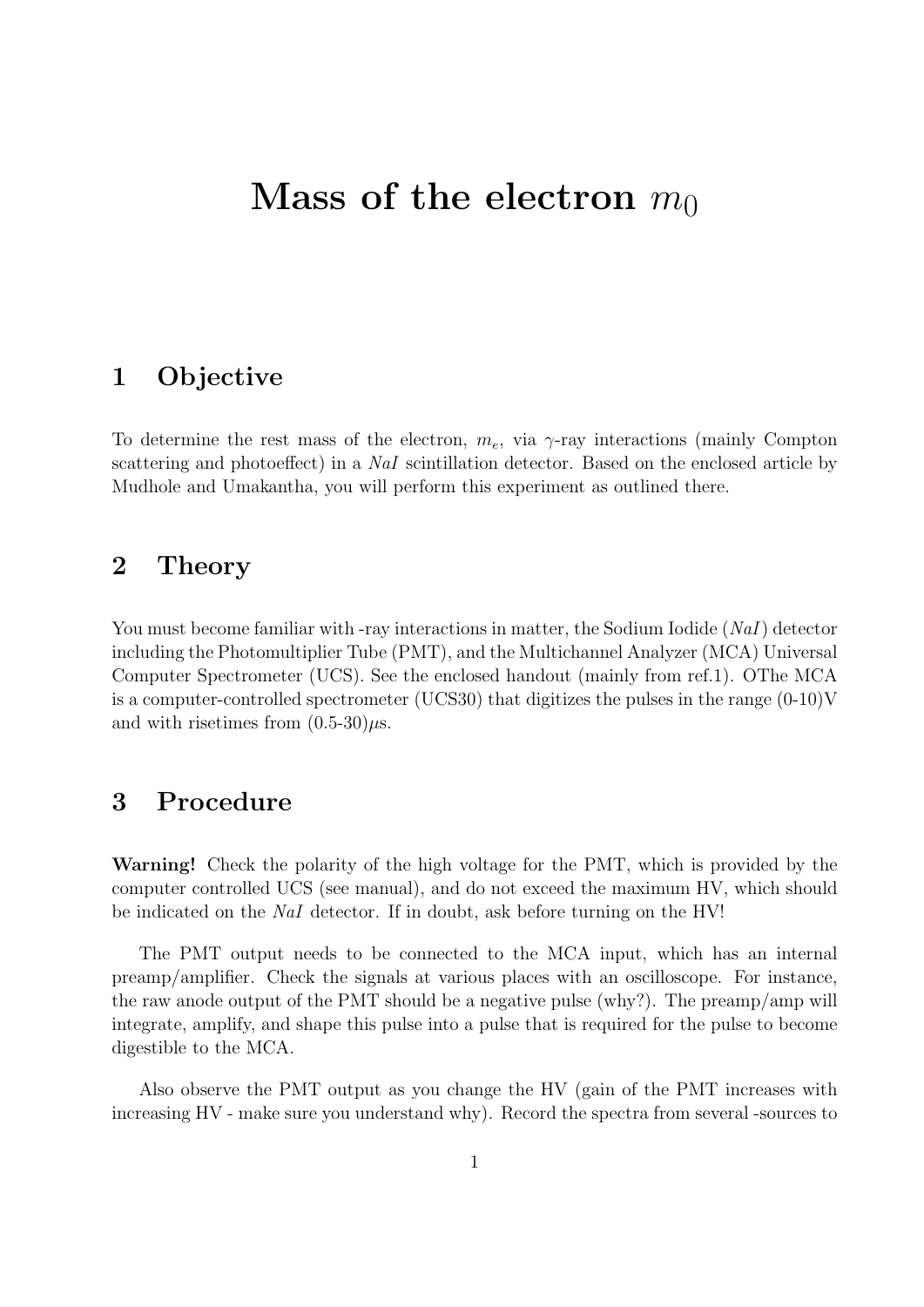familiarize yourself with the physics and the hardware. If the backscatter peak is weak try to enhance it by positioning some material appropriately. Use the photopeaks for calibration, i.e., channel number versus energy deposited. This relationship should be highly linear. **Do a linear least squares fit.** Good sources for the calibration are  ${}^{22}Na$ ,  ${}^{137}Cs$ , and  ${}^{60}Co$ , resulting in a total of 5 photopeaks. Please make sure your lab report contains copies of all your spectra. The most useful sources, based on their longevity, are (with their half-life and most abundant *Eγ*):

 $137Cs$  ( $\tau_{1/2}$  = 30.2 years; 0.662 MeV)  $^{60}Co$  ( $\tau_{1/2}$ = 5.3 years; 1.17 MeV, 1.33 MeV)  $^{22}Na$  ( $\tau_{1/2}$  = 2.6 years; 0.511 MeV, 1.275 MeV)  $^{133}Ba$  ( $\tau_{1/2}$  = 10.5 years; 0.356 MeV)

Note that in case of  $^{22}Na$  and  $^{60}Co$  you might also see the sum peak at higher energies. Look for it and make sure you understand what is happening there. If you take data long enough with your detector close to a wall (no *Pb* bricks as shielding and no sources around!) you will likely see a peak at 1.46 Mev from  $40K$  in concrete, a well-known background line in concrete buildings. Identify this peak in a background spectrum.

Also determine the resolution (FWHM) in  $\%$  using your  $137Cs$  photopeak. Typical numbers for *NaI* detectors are 5%-10%. Another useful exercise is to take data for a certain amount of time with a weak source, then remove the source, and take data for the same amount of time with the MCA in subtract mode, i.e. performing a background subtraction.

Using your calibration determine the Compton edge and the backscatter peak (both in keV) for as many sources as possible. Then calculate  $m<sub>e</sub>$  including error(in keV). It is important to collect as many data points for *m<sup>e</sup>* as possible, at least four each from the Compton edge and from the backscatter peak. If, for example, you cant use the Compton edge from a particular source, try to still use the backscatter peak. An example for this is  ${}^{60}Co$  - why cant you use the Compton edge in this case? For sources with two  $\gamma$  lines accumulate enough statistics so that you can use the sum peak and its Compton edge. In addition, take a long-enough background spectrum so that you can use the  $^{40}K$  line, mentioned above.

Do your results from the Compton edges indicate whether the half-height point is really the best measure of the Compton edge? Is there any systematic difference in your results between the accuracy obtained for *m<sup>e</sup>* using the Compton edges vs. using the backscatter peaks? If yes, can you think of a reason why?

Why do the backscatter events show up in a peak, i.e. why are they not distributed over a much wider energy range?